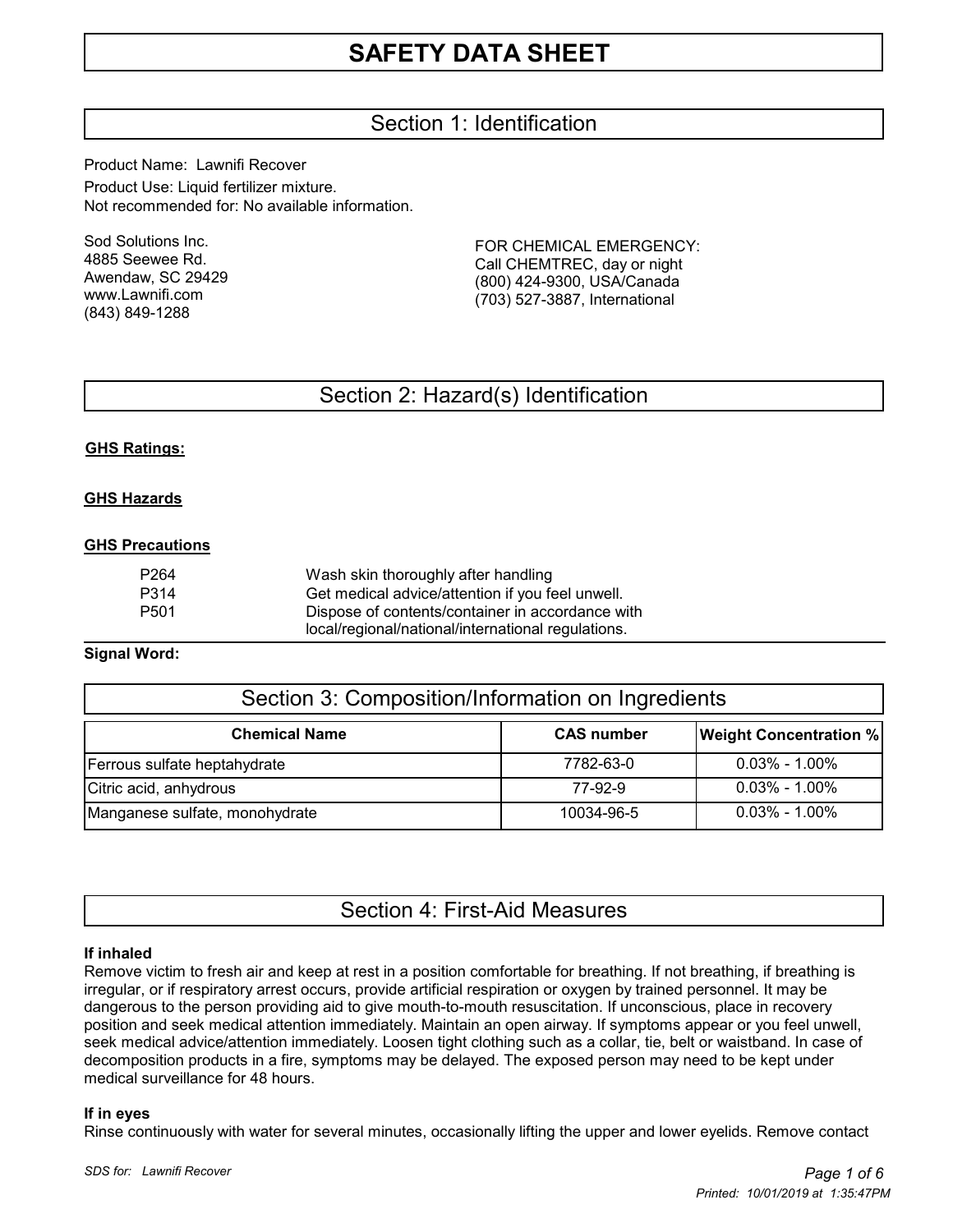lenses if present and easy to do, continue rinsing. Seek medical advice/attention immediately.

#### **If on skin (or hair)**

Remove immediately all contaminated clothing. Rinse skin with plenty of soap and water for several minutes. If irritation/rash develops or persists, seek medical advice/attention immediately. Wash contaminated clothing before reuse.

## **If swallowed**

Seek immediate medical advice/attention. Call a poison control center or physician. Rinse mouth with water. Remove dentures, if any. Move victim to fresh air and keep at rest in a position comfortable for breathing. If the person is conscious, give small quantities of water to drink. Stop if the exposed person feels sick as vomiting may be dangerous. Do not induce vomiting unless directed to do so by medical personnel. If vomiting occurs, the head should be kept low so that vomit does not enter the lungs. Never give anything by mouth to an unconscious person. If unconscious, place victim in recovery position and seek medical attention immediately. Maintain an open airway. Loosen tight clothing such as collar, tie, belt or waistband.

#### **Most important symptoms and effects, both acute and delayed**

The most important known symptoms and effects are described in section 11.

#### **Indication of any immediate medical attention and special treatment needed**

Provide general supportive measures and treat symptomatically. Symptoms may be delayed.

#### **General information**

Ensure that medical personnel are aware of the material(s) involved, and take precautions to protect themselves. Show this safety data sheet to the doctor in attendance.

# Section 5: Fire-Fighting Measures

#### **Suitable extinguishing media**

Water fog. Water spray. Dry chemical. Carbon dioxide (CO2). Foam.

#### **Unsuitable extinguishing media**

None known.

## **Special hazards arising from the chemical(s)**

None known.

#### **Hazardous combustion products**

See section 10.

#### **Firefighting**

If evacuation of personnel is necessary, evacuate to an upwind area. Decontaminate personnel and equipment with a water wash-down after fire and smoke exposure.

## **Fire fighting equipment**

Firemen and emergency responders: wear full turnout gear or Level A equipment, including positive-pressure, selfcontained breathing apparatus (SCBA).

## Section 6: Accidental Release Measures

#### **Personal precautions, protective equipment and emergency procedures**

Keep unnecessary personnel away from the contaminated area. Avoid breathing vapors, mist or gas. Ensure adequate ventilation. Wear suitable protective clothing. For personal protection, see section 8.

#### **Small spills**

Ventilate the contaminated area. Wipe up with absorbent material or mix the appropriate sorbent into the spilled material. Use an absorbent like sawdust for aqueous, waterborne, and solvent-borne coatings. Collect the saturated towels or sorbent and transfer into a covered container.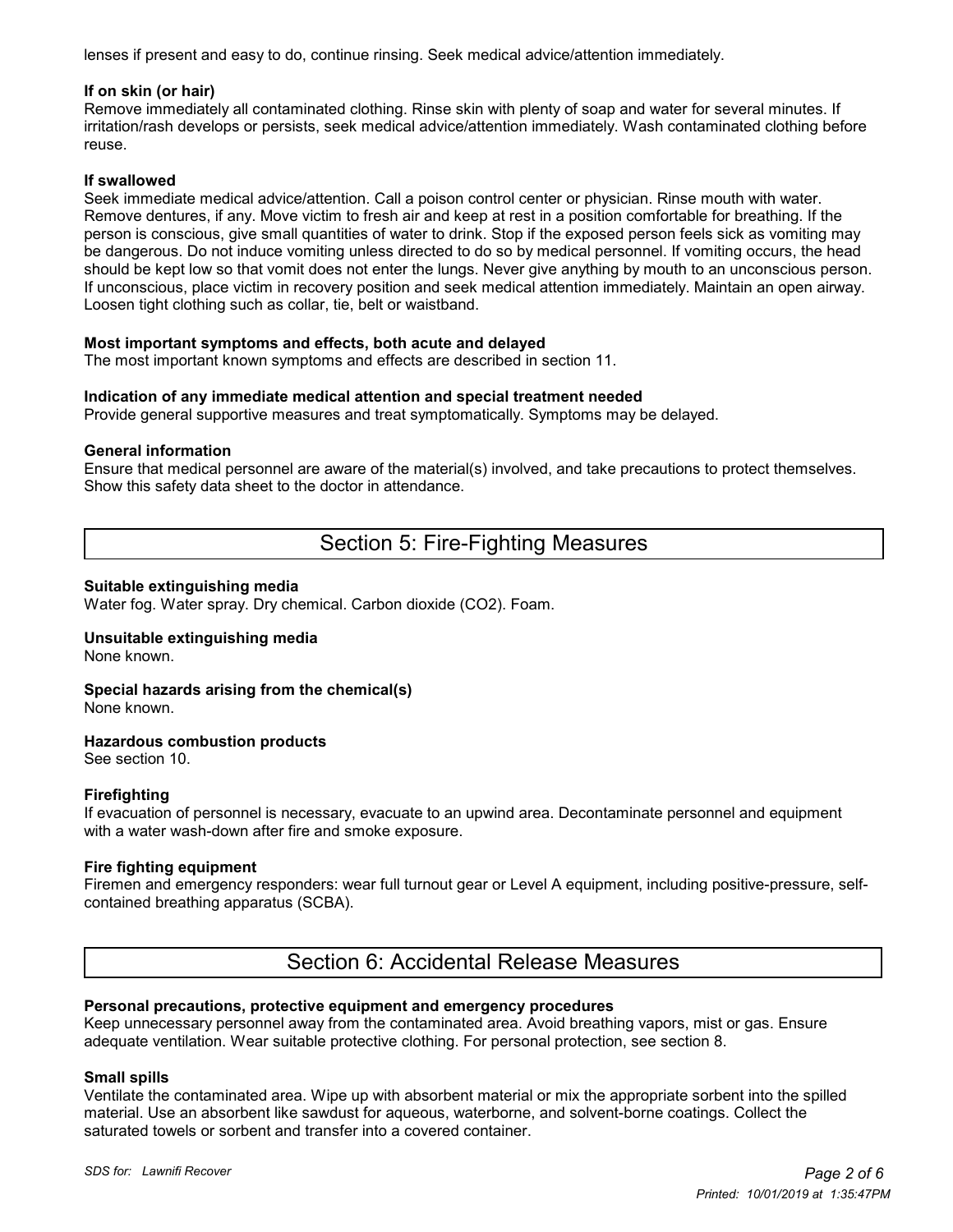## **Large spills**

Prevent this material from entering sewers and watercourses by diking or impounding the spilled material. Ventilate the contaminated area. Mix the appropriate sorbent into the spilled material. Use an absorbent like sawdust for aqueous, waterborne, and solvent-borne coatings. Collect the saturated sorbent and transfer it into a covered container.

Steel containers are acceptable for all acid-free wastes. Use suitable plastic containers for acid-bearing wastes. Dispose of the waste in compliance with all Federal, state, regional, and local regulations.

# Section 7: Handling and Storage

## **Precautions for safe handling**

Avoid inhalation of vapors/spray and contact with skin and eyes. Do not ingest. Use only with adequate ventilation.

Observe good industrial hygiene practices. Eating, drinking, and smoking should be prohibited in areas where this material is handled, stored, or processed. Workers should wash hands and face, before eating, drinking, and smoking. Remove contaminated clothing and protective equipment before entering eating areas.

## **Conditions for safe storage, including any incompatibilities**

Prevent from freezing. Do not store above 120 F (49 C). Store in original container protected from direct sunlight in a dry, cool and well-ventilated area, away from incompatible materials (see section 10) and food and drink.

| Section 8: Exposure Controls / Personal Protection |                                                                                                                                                                                 |                                                                                                                                                                                                                                  |                                                                                                                                                                                  |  |  |  |
|----------------------------------------------------|---------------------------------------------------------------------------------------------------------------------------------------------------------------------------------|----------------------------------------------------------------------------------------------------------------------------------------------------------------------------------------------------------------------------------|----------------------------------------------------------------------------------------------------------------------------------------------------------------------------------|--|--|--|
| <b>Chemical Name / CAS No.</b>                     | <b>OSHA Exposure Limits</b>                                                                                                                                                     | <b>ACGIH Exposure Limits</b>                                                                                                                                                                                                     | <b>Other Exposure Limits</b>                                                                                                                                                     |  |  |  |
| l Ferrous sulfate<br>heptahydrate<br>7782-63-0     | Not Established                                                                                                                                                                 | Not Established                                                                                                                                                                                                                  | Not Established                                                                                                                                                                  |  |  |  |
| Citric acid, anhydrous<br>77-92-9                  | TWA: 15 mg/m3 (Total dust),<br>5 mg/m3 (Respirable fraction)                                                                                                                    | Not Established                                                                                                                                                                                                                  | DFG MAKs:<br>TWA: 4 mg/m3 (Total<br>dust),<br>1.5 mg/m3 (Respirable<br>fraction)                                                                                                 |  |  |  |
| Manganese sulfate,<br>monohydrate<br>10034-96-5    | STEL: 5 mg/m3, ceiling<br>(fume & manganese,<br>elemental & inorganic<br>compounds, as Mn); Vacated<br>1989 PEL:<br>TWA = $1 \text{ mg/m}$ 3 (fume);<br>$STEL = 3 mg/m3$ (fume) | TWA: $0.2 \text{ mg/m}$ 3 (fume<br>and manganese, elemental<br>& inorganic compounds, as<br>Mn);<br>Notice of Intended Change:<br>0.03 (respirable fraction)<br>(fume & manganese,<br>elemental & inorganic<br>compounds, as Mn) | DFG MAKs:<br>TWA: 0.5 mg/m3,<br>Ceiling. Peak: 3 MAK,<br>15 minutes, avg value,<br>1-hr interval (fume)<br>NIOSH:<br>TWA: $1 \text{ mg/m}$ 3<br>STEL: 3 mg/m3<br>IDHL: 500 mg/m3 |  |  |  |

#### **Appropriate engineering controls**

Handle in accordance with good industrial hygiene and safety practice. Wash hands before breaks and at the end of the workday.

#### **Ventilation**

Good general ventilation should be used. Ventilation rates should be matched to conditions. If applicable, use process enclosures, local exhaust ventilation, or other engineering controls to maintain airborne levels below recommended exposure limits. If exposure limits have not been established, maintain airborne levels to an acceptable level.

#### **Personal protective equipment**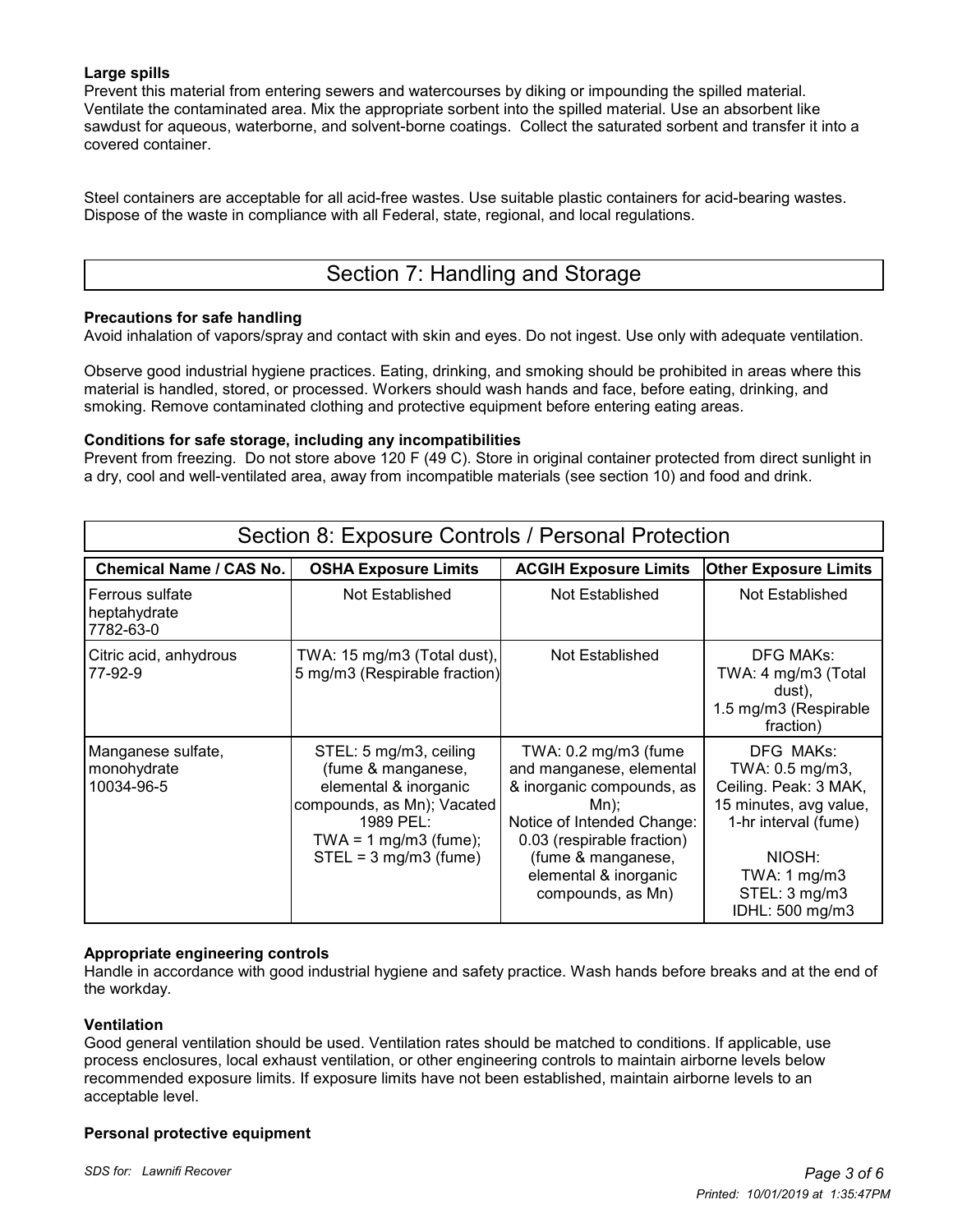#### **Eye/face protection**

 Splash goggles are recommended. Avoid contact with eyes. If extra protection is required, wear a face shield over the splash goggles. Face shields are effective only if worn in addition to splash goggles.

#### **Hand protection**

 Wear chemical-resistant gloves (butyl rubber or neoprene). Protective gloves should be inspected frequently and discarded when they exhibit cuts, tears, pinholes, or signs of excessive wear. Wash and dry hands after use.

#### **Body protection**

Wear appropriate clothing to prevent repeated or prolonged skin contact.

## **Respiratory protection**

 In case of insufficient ventilation, wear suitable respiratory equipment. Chemical respirator with organic vapor cartridge.

## Section 9: Physical and Chemical Properties

**Melting point/Freezing point:** No Data **Evaporation rate:** No Data **Partition coefficient (n-** No Data **octanol/water):**

**Appearance:** Dark liquid **Explosive limits:** No Data **Odor:** No Data **Vapor pressure:** No Data **Odor threshold:** No Data **Vapor density:** No Data **pH** 4.3 - 5.8 **Relative density:** No Data **Specific gravity:** 1.312 **Solubility:** No Data **Boiling point:** No Data **Boiling range:** No Data **Flash Point:** No Data **Autoignition <b>temperature:** No Data **Flammability:** No Data **Decomposition temperature:** No Data **Viscosity:** No Data

# Section 10: Stability and Reactivity

## **Chemical stability**

**STABLE** 

## **Incompatible materials**

Citric acid when wet or in a solution is corrosive to brass, copper, zinc, aluminum and their alloys, lead, cast iron and steel (not stainless steel). Metal nitrates Oxidizing agents Strong bases (sodium / potassium / barium hydroxides) Powdered metals Strong acids (hydrochloric, nitric, sulfuric, hydrobromic, hydroiodic, perchloric) Strong oxidizing agents

## **Hazardous decomposition**

Acrid smoke Carbon dioxide Carbon monoxide Irritating fumes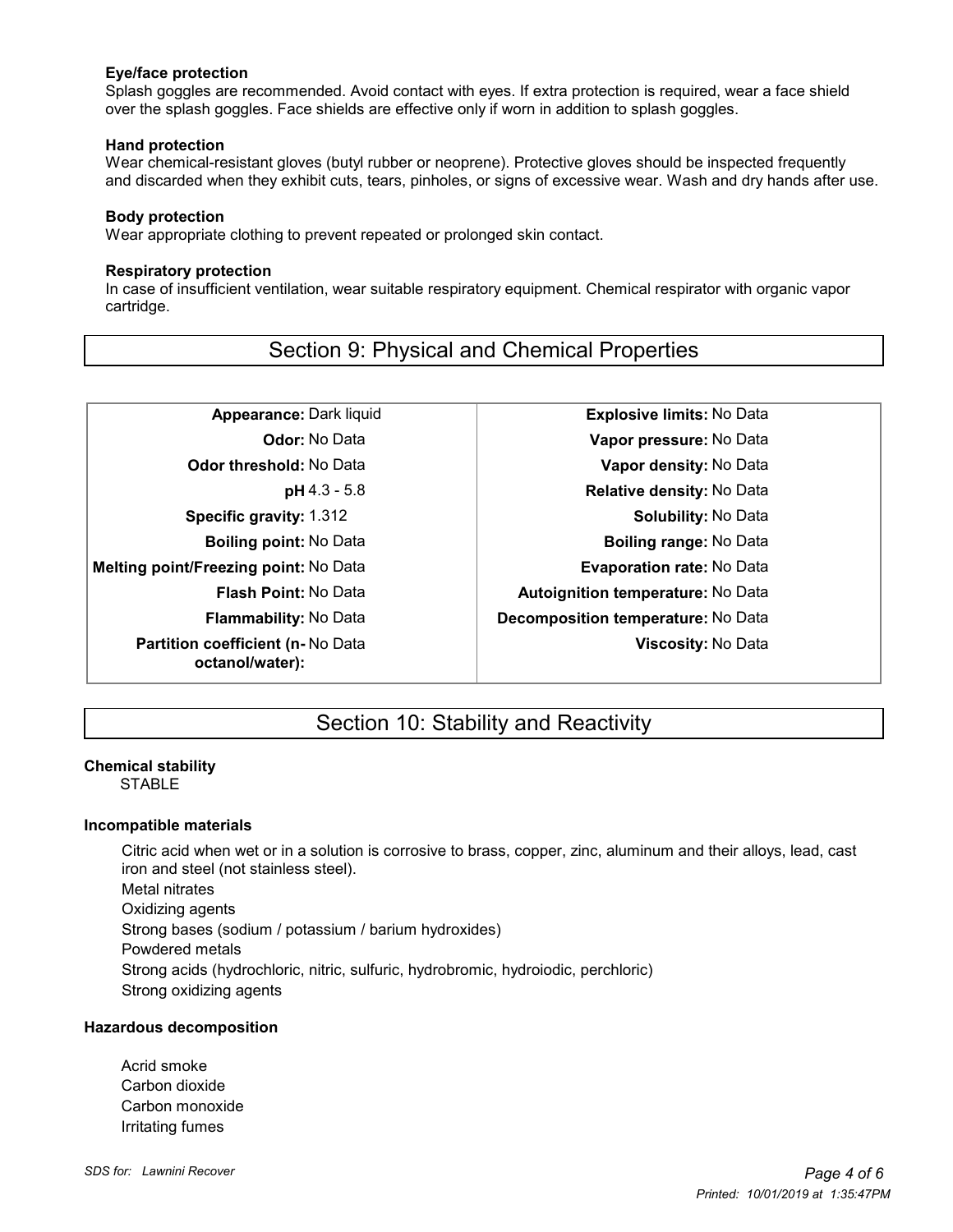#### Hazardous polymerization will not occur.

# Section 11: Toxicological Information

#### **Mixture Toxicity**

Oral Toxicity LD50: 4,534mg/kg

## **Component Toxicity**

7782-63-0 Ferrous sulfate heptahydrate Oral LD50: 1,520 mg/kg (mouse)

#### **Likely routes of exposure**

Inhalation Skin contact Eye contact Ingestion

#### **Exposure may affect the following organs**

Blood Kidneys Liver Central Nervous System Skin

#### **Effects of exposure**

 **Ingestion** Ingestion may cause gastrointestinal irritation. Symptoms can include nausea, diarrhea, vomiting, and abdominal pain.

 **Skin contact** May cause irritation to the skin. Symptoms can include pain, itching and/or redness.

 **Inhalation** May cause respiratory irritation. Symptoms can include sore throat, coughing, sneezing, and labored breathing.

 **Eye contact** May cause eye irritation. Symptoms can include irritation, pain, watering and/or redness.

#### **Conditions aggravated**

No data available

#### **Carcinogenicity**

The following chemicals comprise 0.1% or more of this mixture and are listed and/or classified as carcinogens or potential carcinogens by NTP, IARC, OSHA, or ACGIH.

| <b>CAS Number</b>                  | <b>Description</b> | % Weight | Carcinogen Rating |  |  |  |
|------------------------------------|--------------------|----------|-------------------|--|--|--|
| None                               |                    |          | N/A               |  |  |  |
| Section 12: Ecological Information |                    |          |                   |  |  |  |

**Ecotoxicity** No data available

**Persistence and degradability** No data available

**Bioaccumulative potential** No data available

**Mobility in soil** No data available

#### **Other adverse effects**